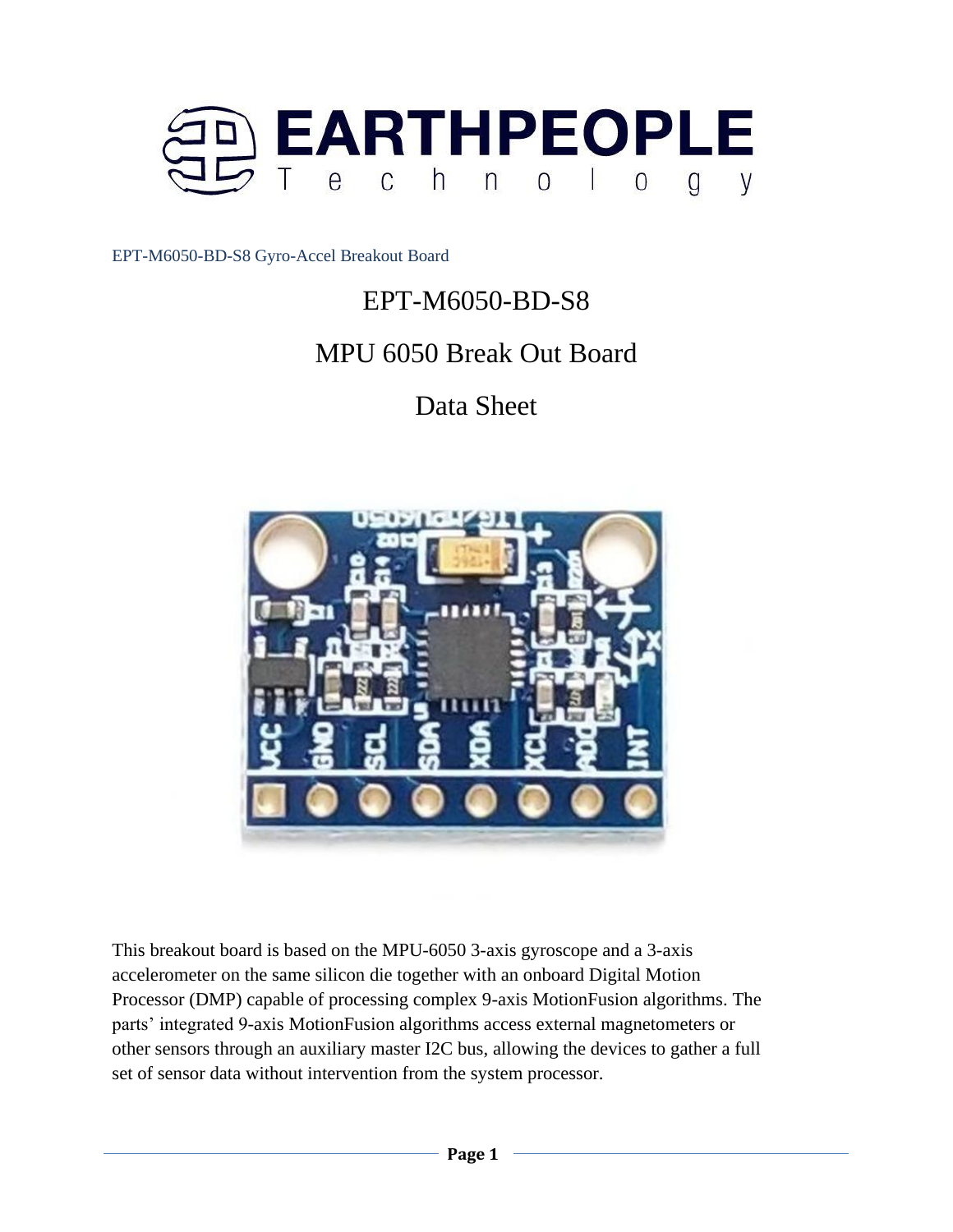

The 6 Dof sensor breakout integrate with the MPU6050 sensor and the low noise 3.3v regulator and pull-up resistors for the I2C bus. So it's available to directly hook up the sensor with the Arduino processors for your robotics, HCI and wearable projects. With the Arduino library from i2cdevlib it's easy for you to drive this sensor and get the pitch,roll,yaw, quaternion,euler data.

#### **Hardware Features:**

- Small form factor,  $14 \times 21 \text{mm}(0.55 \times 0.83)$
- Compatible with  $+3.3V$  or  $+5V$  interface
- On board +3.3V regulator
- Power LED
- I2C address selection
- Simple common pinout with other Arduino style sensors
- Bread Board compatible

# 1 Description

The EPT-M6050-BD-S8 is compatible with the following Arduino Boards:

- Uno
- Genuino 101
- Ardudino 101
- Zero
- Yun
- Leonardo
- Pro

#### *1.1* **Hardware Description**

The MPU-6050 Breakout Board consists of the following hardware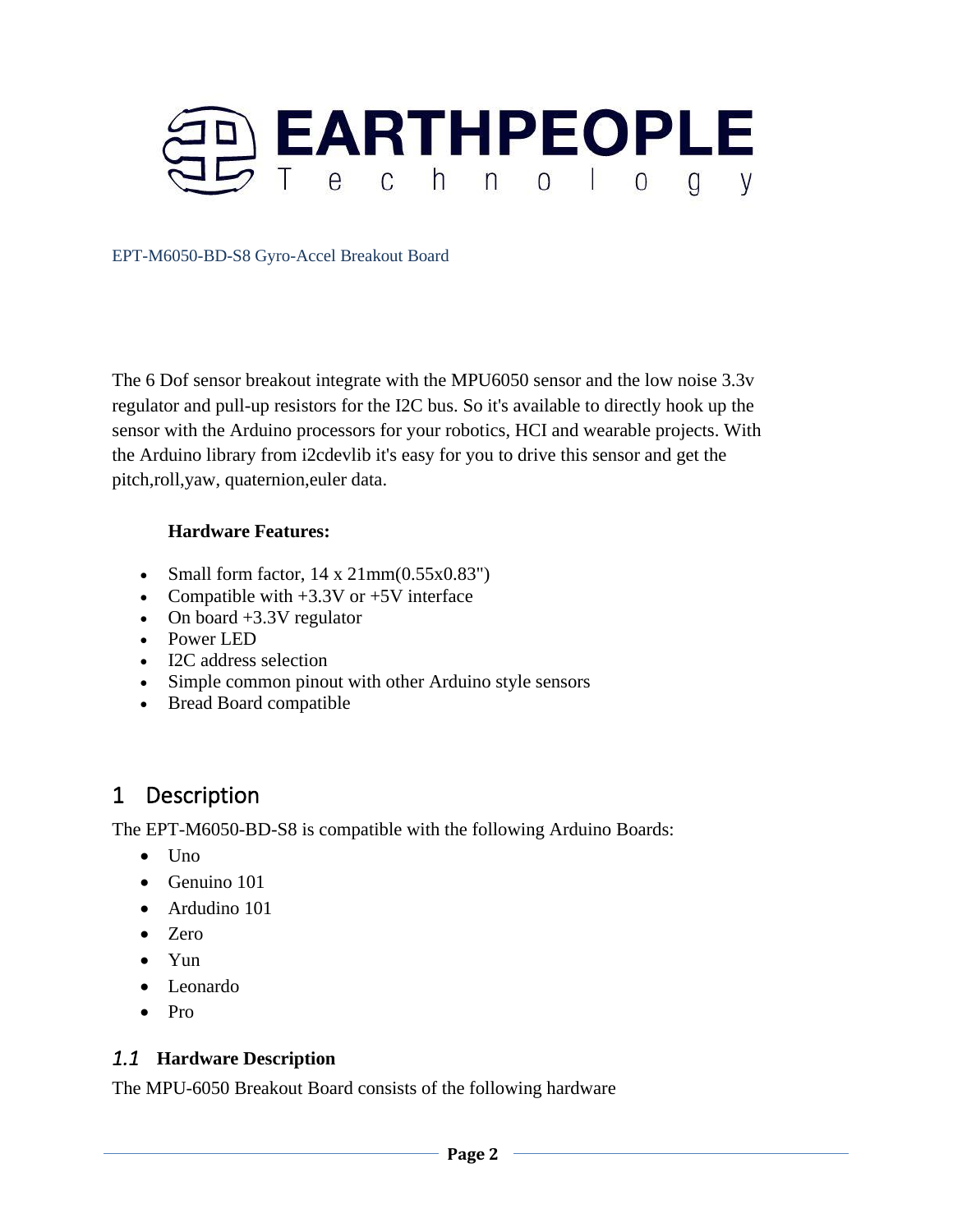

- I2C Digital-output of 6 or 9-axis MotionFusion data in rotation matrix, quaternion, Euler Angle, or raw data format
- Tri-Axis angular rate sensor (gyro) with a sensitivity up to 131 LSBs/dps and a full-scale range of  $\pm 250$ ,  $\pm 500$ ,  $\pm 1000$ , and  $\pm 2000$ dps
- Tri-Axis accelerometer with a programmable full scale range of  $\pm 2g$ ,  $\pm 4g$ ,  $\pm 8g$  and  $\pm 16g$
- Digital Motion Processing (DMP) engine offloads complex MotionFusion, sensor timing synchronization and gesture detection
- Embedded algorithms for run-time bias and compass calibration. No user intervention required

# *1.2 6 DOF Sensor*

The MPU-6000™ family provides the world's first integrated 6-axis MotionProcessing™ solution that eliminates the package-level gyro/accel cross-axis misalignment associated with discrete solutions. The devices combine a 3-axis gyroscope and a 3-axis accelerometer on the same silicon die together with an onboard Digital Motion Processor™ (DMP™) capable of processing complex 9-axis MotionFusion algorithms. The parts' integrated 9-axis MotionFusion algorithms access external magnetometers or other sensors through an auxiliary master I2C bus, allowing the devices to gather a full set of sensor data without intervention from the system processor. The devices are offered in the same 4x4x0.9 mm QFN footprint and pinout as the current MPU-3000™ family of integrated 3-axis gyroscopes, providing a simple upgrade path and making it easy to fit on space constrained boards.

## *1.3 Overview*

- The MPU-60X0 is comprised of the following key blocks and functions:
- Three-axis MEMS rate gyroscope sensor with 16-bit ADCs and signal conditioning
- Three-axis MEMS accelerometer sensor with 16-bit ADCs and signal conditioning
- Digital Motion Processor (DMP) engine
- Primary I2C and SPI (MPU-6000 only) serial communications interfaces
- Auxiliary I2C serial interface for 3rd party magnetometer & other sensors
- Clocking
- Sensor Data Registers
- FIFO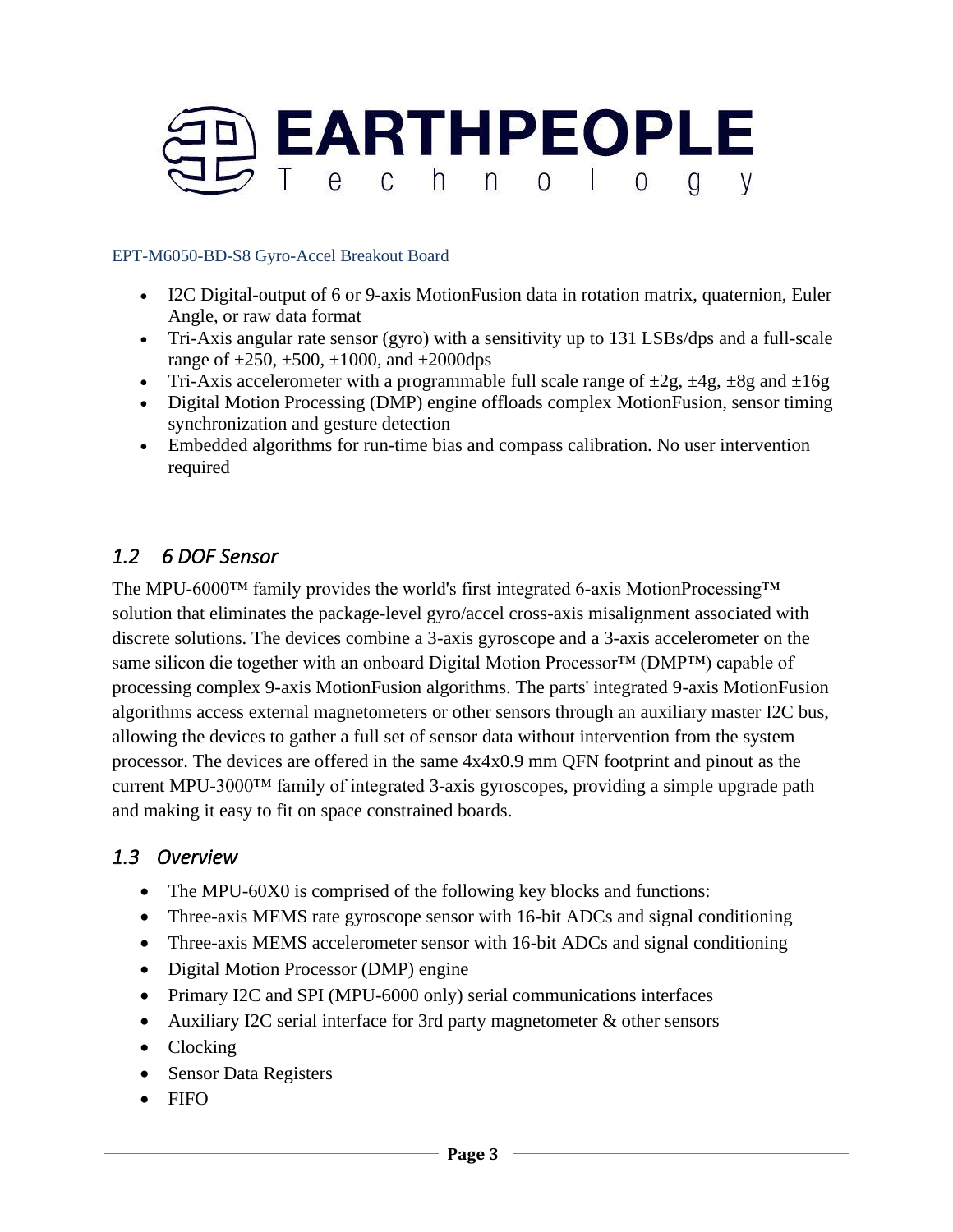

- **Interrupts**
- Digital-Output Temperature Sensor
- Gyroscope & Accelerometer Self-test
- Bias and LDO
- Charge Pump



## *1.4 I2C Bus*

The daughter board has built-in 4.7 k $\Omega$  pull up resistors for I2C communications. If connecting multiple I2C devices on the same bus, ensure that the pull-up resistors for one or more boards is disabled. If multiple pull-up resistors are connected in parallel on the I2C bus, the combined resistance will be lower than the 4.7 kΩ. This could cause failure in the I2C transactions as the master will be required to the bus with more current than it is designed for.

## *1.5 Serial Bus Address*

To communicate with the MPU-6050, the master must first address slave devices via a slave address byte. The slave address byte consists of seven address bits, and a direction bit indicating the intent of executing a read or write operation. The EPT-M6050-BD-S8 board features an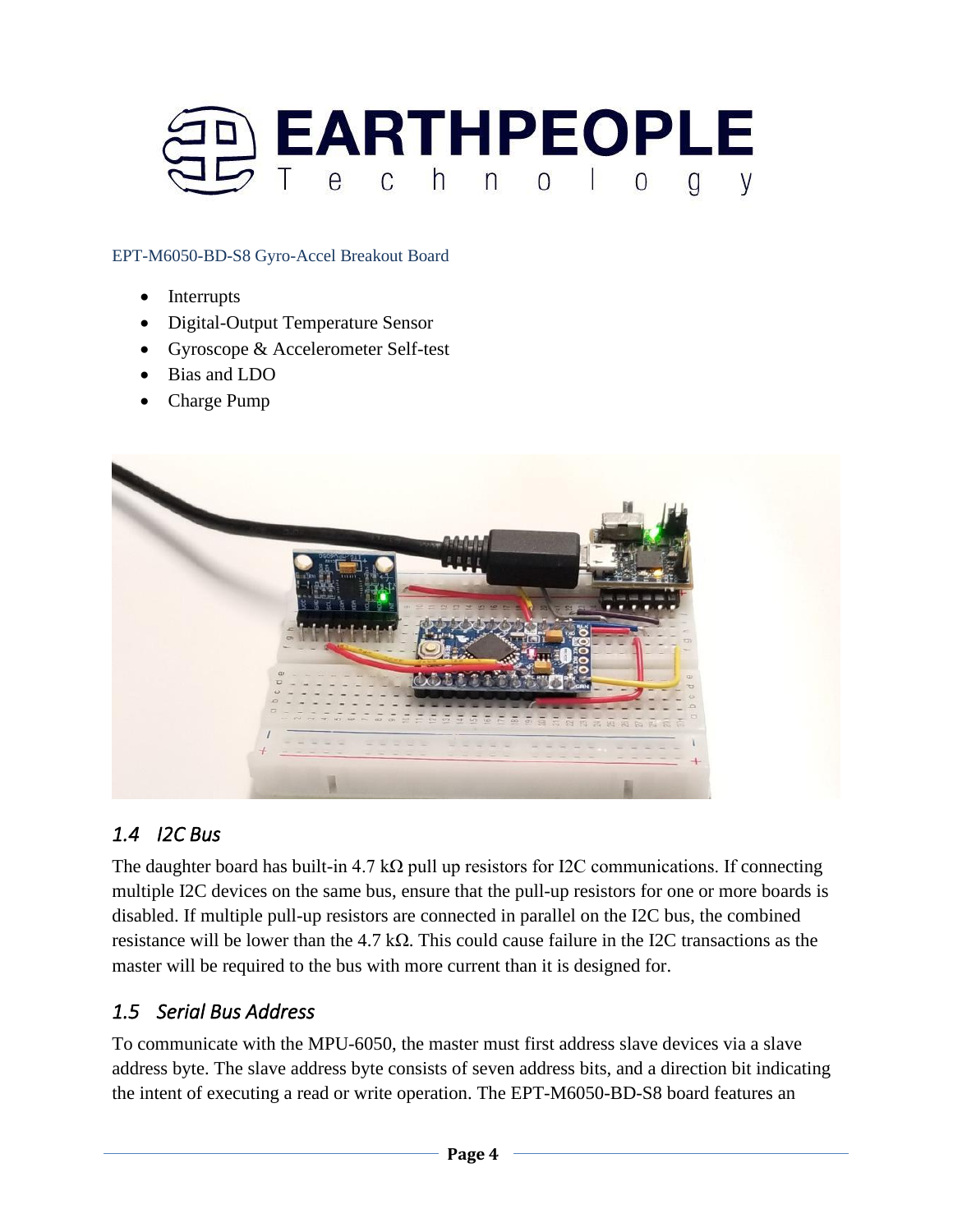

address pin to allow up to two devices to be addressed on a single bus.

The MPU-60X0 always operates as a slave device when communicating to the system processor, which thus acts as the master. SDA and SCL lines typically need pull-up resistors to VDD. The maximum bus speed is 400 kHz.

The slave address of the MPU-60X0 is b110100X which is 7 bits long. The LSB bit of the 7 bit address is determined by the logic level on pin AD0. This allows two MPU-60X0s to be connected to the same I2C bus.

When used in this configuration, the address of the one of the devices should be b1101000 (pin AD0 is logic low) and the address of the other should be b1101001 (pin AD0 is logic high).

## *1.6 Configuration variables*

- address (Optional, int): Manually specify the I<sup>2</sup>C address of the sensor. Defaults to 0x68.
- accel\_x (Optional): Use the X-Axis of the Accelerometer. All options from Sensor.
- accel\_y (Optional): Use the Y-Axis of the Accelerometer. All options from Sensor.
- accel\_z (Optional): Use the Z-Axis of the Accelerometer. All options from Sensor.
- gyro\_x (Optional): Use the X-Axis of the Gyroscope. All options from Sensor.
- gyro\_y (Optional): Use the Y-Axis of the Gyroscope. All options from Sensor.
- gyro\_z (Optional): Use the Z-Axis of the Gyroscope. All options from Sensor.
- temperature (Optional): Use the internal temperature of the sensor. All options from Sensor.
- update\_interval (Optional, Time): The interval to check the sensor. Defaults to 60s.
- id (Optional, ID): Manually specify the ID used for code generation.

## *1.7 Sensor Data Registers*

The sensor data registers contain the latest gyro, accelerometer, auxiliary sensor, and temperature measurement data. They are read-only registers, and are accessed via the serial interface. Data from these registers may be read anytime. However, the interrupt function may be used to determine when new data is available.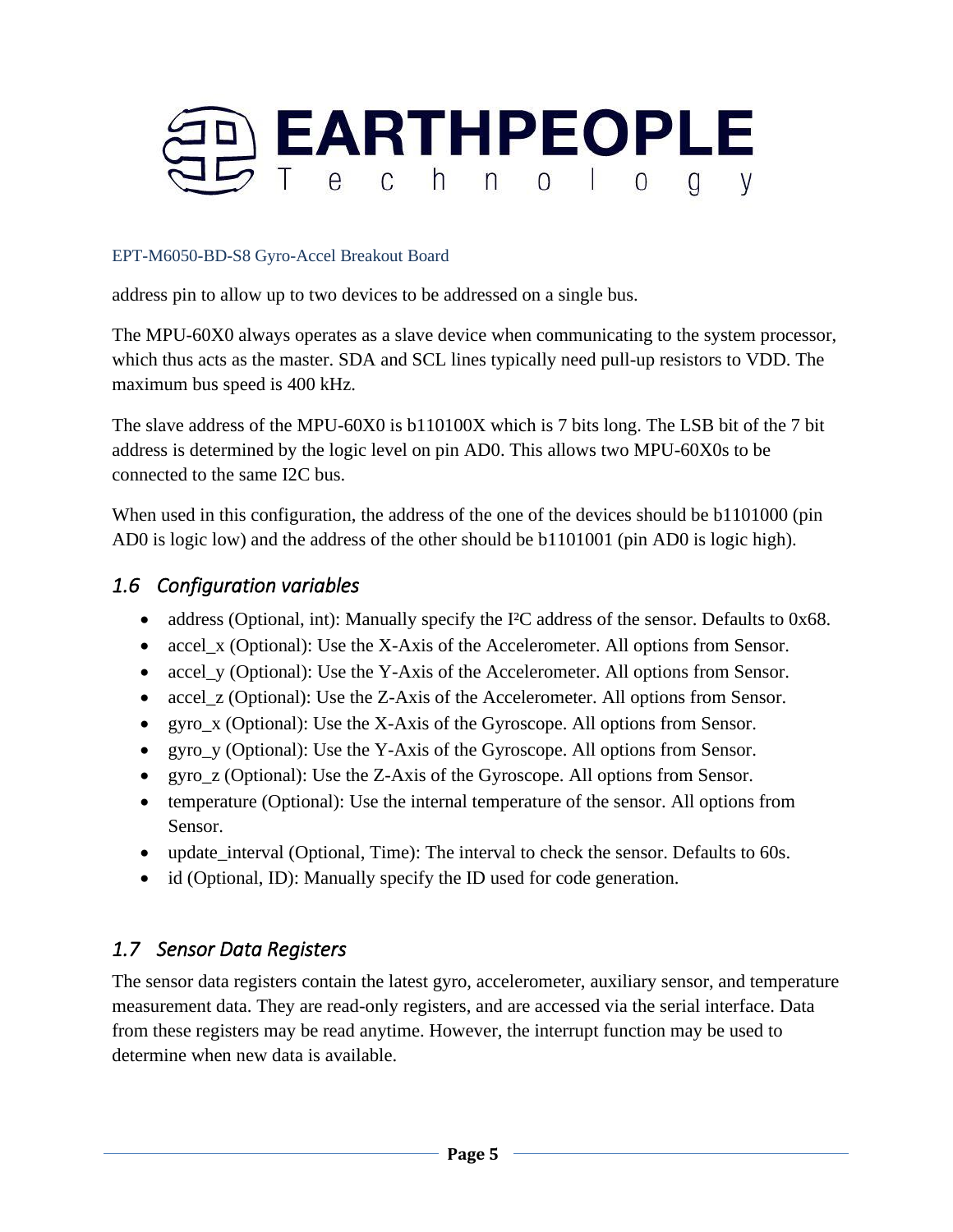

# 2 Mechanical Dimensions

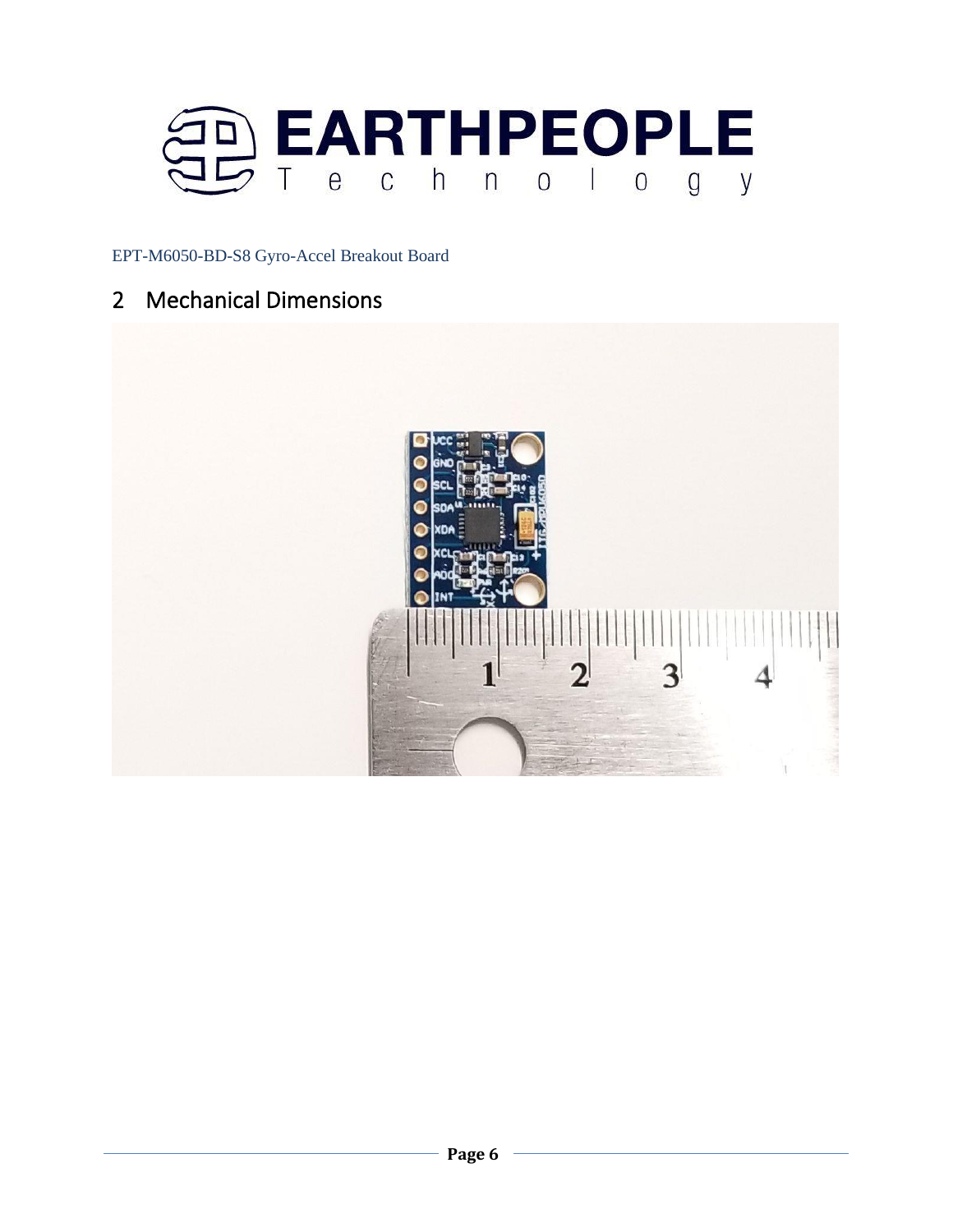



3 Pin Mapping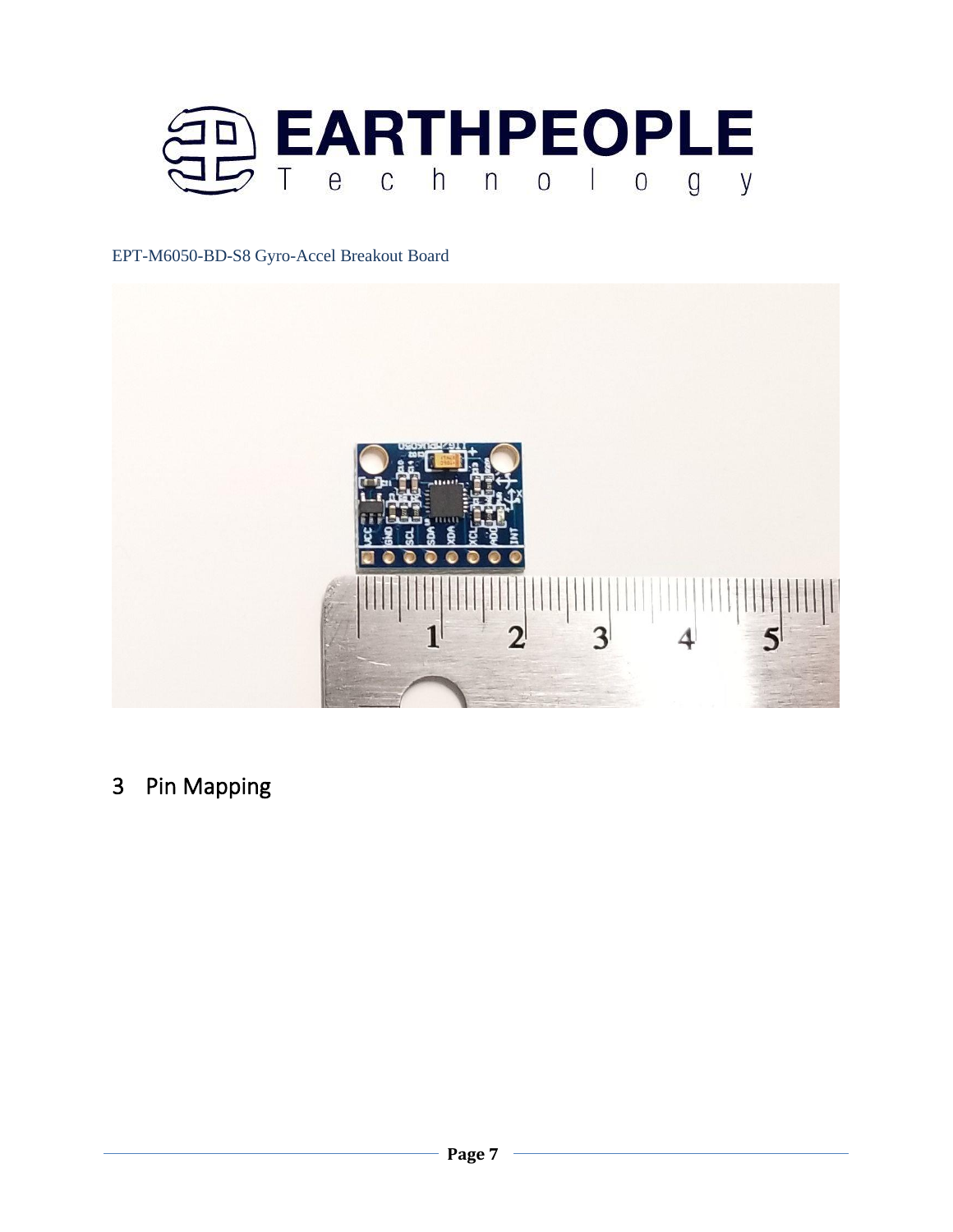



EPT-M6050-BD-S8 Pin Mapping

# 4 Inputs/Outputs

The MPU-6050 I/O pins are compatible with either +3.3V or +5V. The MPU-6050 is powered from the +3.3V provided by the Arduino on pin 4 of J1. Because the SDA and SCL signals are open drain, due to I2C specification, they can be pulled up to either +3.3V or +5V. The EPT-MPU-6050 has no problem recognizing either voltage on its I2C bus. The user LED on the EPT-M6050-BD-S8 is a current sink, so either float the signal to turn it off or assert to ground to turn the LED on.